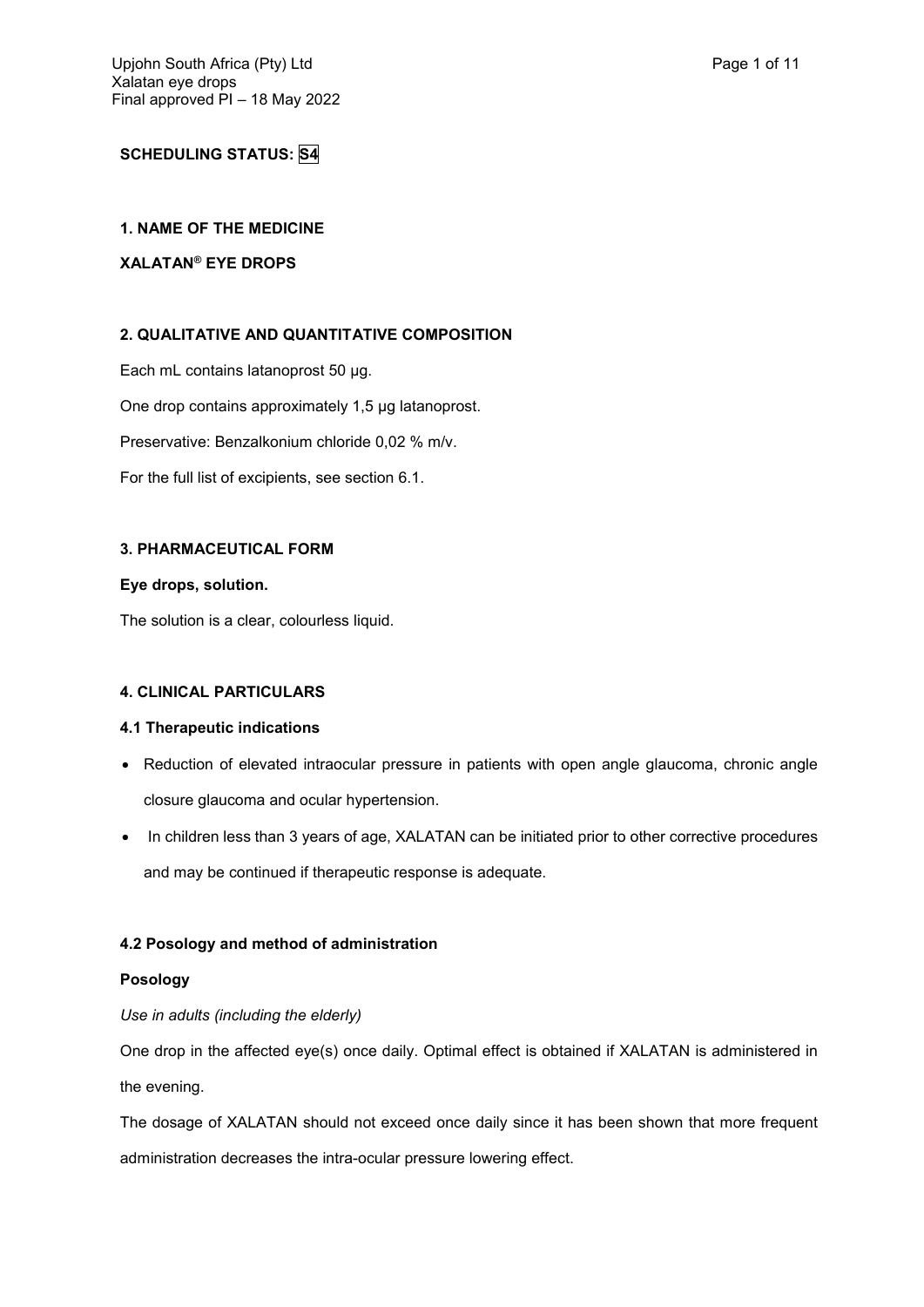If one dose is missed, treatment should continue with the next dose as normal.

Reduction of the intraocular pressure starts about three to four hours after administration and maximum effect is reached after 8 to 12 hours. Pressure reduction is maintained for at least 24 hours.

XALATAN may be used concomitantly with other classes of topical ophthalmic medicines to lower intraocular pressure. If more than one topical ophthalmic medicine is being used, the medicines should be used at least five minutes apart.

Contact lenses should be removed before instillation of the eye drops and may be reinserted after fifteen minutes.

#### **Paediatric population**

XALATAN eye drops may be used in paediatric patients at the same posology as in adults. No data are available for preterm infants (less than 36 weeks gestational age). Data in the age group < 1 year (4 patients) are limited (see section 5.1).

#### **Method of administration**

For ophthalmic use.

### **4.3 Contraindications**

- Known hypersensitivity to latanoprost, benzalkonium chloride or to any of the excipients of XALATAN (listed in section 6.1).
- Pregnancy and lactation (see section 4.6).

#### **4.4 Special warnings and precautions for use**

#### *Ocular*

XALATAN may gradually increase the brown pigment of the iris. The eye colour change is due to increased melanin content in the stromal melanocytes of the iris, rather than to an increase in number of melanocytes. Typically, brown pigmentation around the pupil spreads concentrically towards the periphery of the iris and the entire iris or parts of the iris become more brownish. The change in iris colour is mild in the majority of cases and may not be detected clinically. The increase in iris pigmentation in one or both eyes has been documented predominantly in patients who have mixed coloured irides that contain the colour brown at baseline. Neither naevi nor freckles of the iris have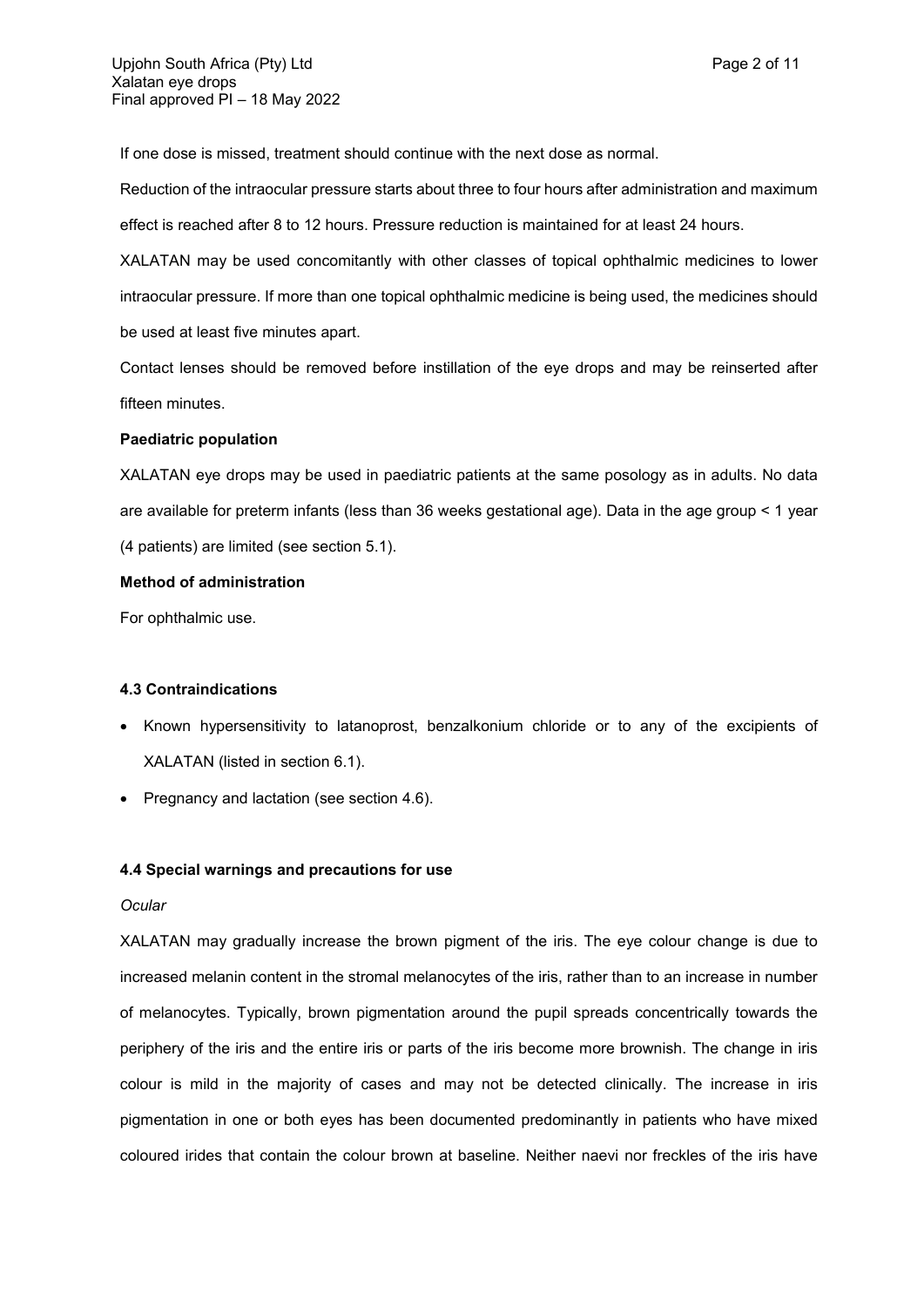been affected by treatment. No accumulation of pigment in the trabecular meshwork or elsewhere in the anterior chamber has been observed in clinical trials.

In a clinical trial designed to assess iris pigmentation over five years, there was no evidence of adverse consequences due to increased pigmentation even when administration of XALATAN continued. Intraocular pressure (IOP) reduction was similar in patients regardless of the development of increased iris pigmentation. Therefore, treatment with XALATAN can be continued in patients who develop increased iris pigmentation. These patients should be examined regularly and, depending on the clinical situation, treatment may be stopped.

Onset of increased iris pigmentation occurs within the first year of treatment, rarely during the second or third year, and has not been seen after the fourth year of treatment. The rate of progression of iris pigmentation decreases with time and is stable by five years. The effects of increased pigmentation beyond five years have not been evaluated. During clinical trials, the increase in brown iris pigment has not been shown to progress further upon discontinuation of treatment, but the resultant colour change may be permanent.

Eyelid skin darkening, which may be reversible, has been reported in association with the use of XALATAN.

XALATAN may gradually change eyelashes and vellus hair in the treated eye; these changes include increased length, thickness, pigmentation, and number of lashes or hairs and misdirected growth of eyelashes. Eyelash changes are reversible upon discontinuation of treatment.

The potential for heterochromia exists for patients receiving unilateral treatment.

Macular oedema, including cystoid macular oedema, has been reported during treatment with XALATAN. These reports have mainly occurred in aphakic patients, in pseudophakic patients with torn posterior lens capsule, or in patients with known risk factors for macular oedema. Caution is recommended when using XALATAN in these patients.

There is limited experience with XALATAN in the treatment of inflammatory neovascular, angle closure congenital or pigmentary glaucoma and also in pseudophakic patients with open angle glaucoma. Therefore, it is recommended that XALATAN should be used with caution in these conditions until more experience is obtained.

XALATAN has no or little effect on the pupil but there is no experience in acute attacks of closed angle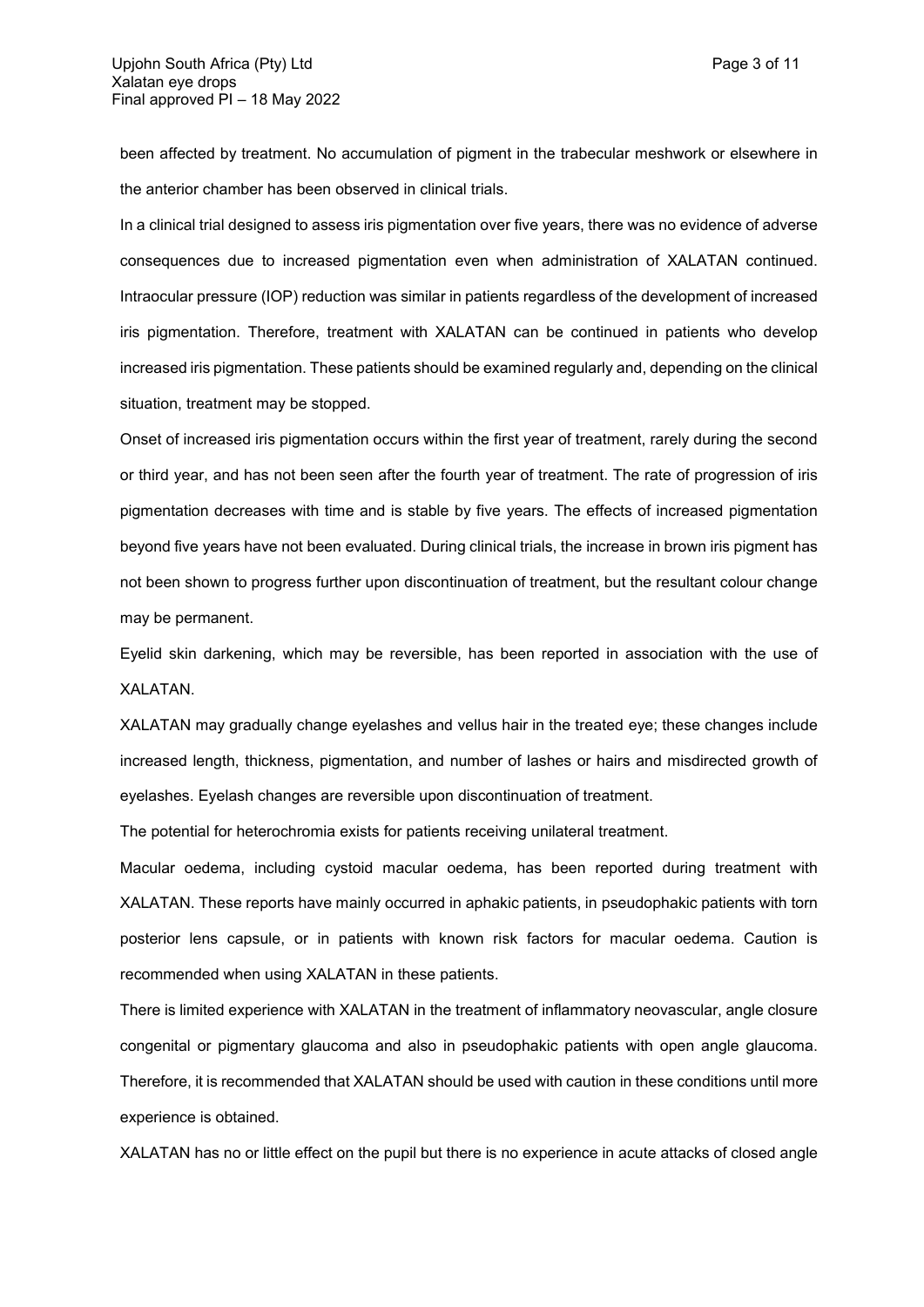glaucoma. Therefore, it is recommended that XALATAN should be used with caution in these conditions until more experience is obtained.

XALATAN is hydrolysed in the cornea. The effect of continued administration of XALATAN in the corneal epithelium has not been fully evaluated.

There have been reports of bacterial keratitis associated with the use of multiple-dose containers of topical ophthalmic products.

XALATAN should be used with caution in patients with a history of herpetic keratitis and should be avoided in cases of active herpes simplex keratitis and in patients with a history of recurrent herpetic keratitis specifically associated with prostaglandin analogues.

Patients must not let the tip of the dispensing container contact the eye or surrounding structures because this could cause the tip to become contaminated by common bacteria known to cause ocular infections.

XALATAN has not been studied in patients with renal or hepatic impairment and should therefore be used with caution in such patients.

#### *Asthma*

There is limited experience in patients with asthma, but cases of asthma, asthma aggravation, acute asthma attack, coughing and dyspnoea have been reported.

#### *Benzalkonium chloride*

XALATAN contains benzalkonium chloride, which may be absorbed by contact lenses.

Benzalkonium chloride has been reported to cause eye irritation, symptoms of dry eyes and may affect the tear film and corneal surface. XALATAN should be used with caution in dry eye patients and in patients where the cornea may be compromised.

Patients should be monitored in case of prolonged use.

As the possibility of adverse effects on the corneal permeability and the danger of disruption of the corneal epithelium with prolonged or repeated usage of benzalkonium chloride-preserved ophthalmological preparations cannot be excluded, regular ophthalmological examination is required.

Caution should be exercised in the use of benzalkonium chloride-preserved topical medicine over an extended period in patients with extensive ocular surface disease.

#### **Paediatric population**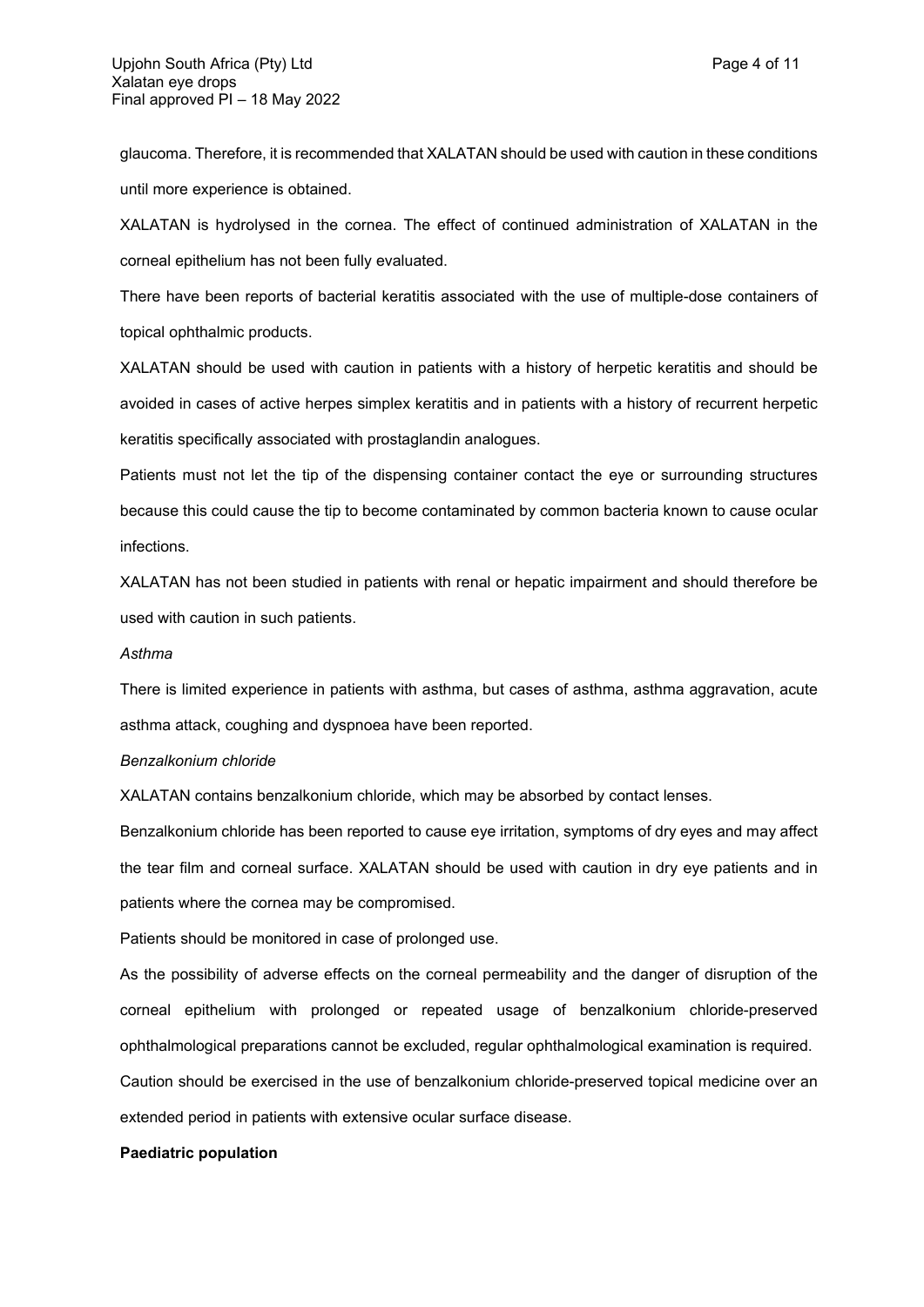Efficacy and safety data in the age group < 1 year (4 patients) are very limited (see section 5.1). No data are available for preterm infants (less than 36 weeks gestational age).

In children from 0 to < 3 years old that mainly suffer from PCG (Primary Congenital Glaucoma), surgery (e.g. trabeculotomy/goniotomy) remains the first line treatment, as these children, prior to surgery for congenital glaucoma, respond poorly to XALATAN treatment.

Long-term safety in children has not yet been established.

## **4.5 Interaction with other medicines and other forms of interaction**

XALATAN is effective as monotherapy.

The intraocular pressure-reducing effect of XALATAN has been shown to be additive to that of betaadrenergic antagonists (timolol).

In short-term studies (up to 2 weeks) the effect of XALATAN was additive in combination with adrenergic agonists (dipivefrin), and oral carbonic anhydrase inhibitors (acetazolamide) and at least partly additive with cholinergic agonists (pilocarpine).

In case of combined therapy, eye drops should be administered with an interval of at least five minutes. There have been reports of paradoxical elevations in IOP following the concomitant ophthalmic administration of two prostaglandin analogues. Therefore, the use of two or more prostaglandins, prostaglandin analogues, or prostaglandin derivatives is not recommended.

#### **Paediatric population**

Interaction studies have only been performed in adults.

#### **4.6 Fertility, pregnancy and lactation**

#### **Pregnancy**

The use of XALATAN in pregnancy is contraindicated. XALATAN has potential hazardous pharmacological effects with respect to the course of pregnancy, to the unborn or the neonate, and should therefore not be used in pregnancy (see section 4.3).

#### **Breastfeeding**

The safety in lactation has not been established. Mothers treated with XALATAN should not breastfeed their infants (see section 4.3).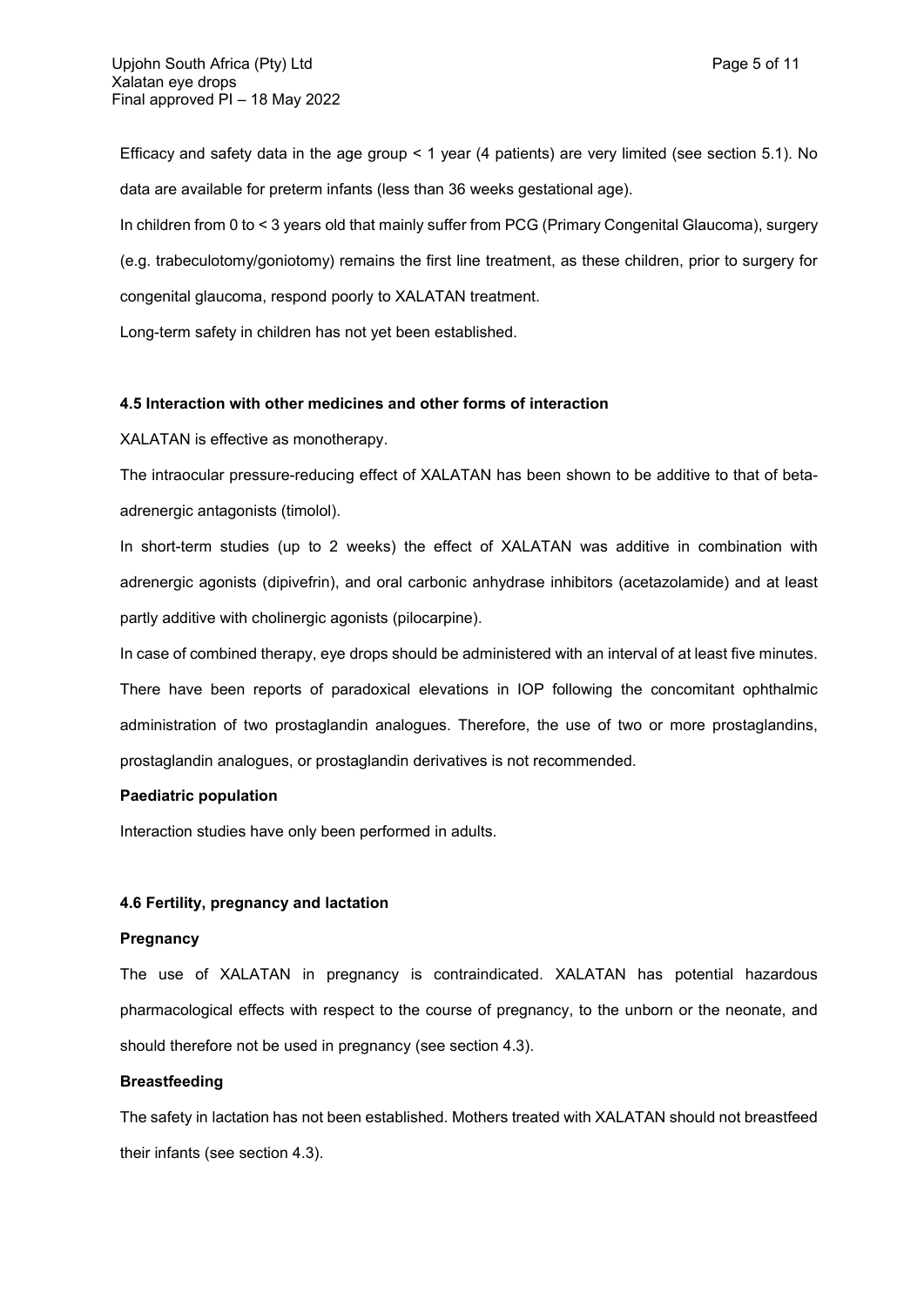### **4.7 Effects on ability to drive and use machines**

Instillation of eye drops may cause transient blurring of vision. Until this has resolved, patients should not drive or use machines.

## **4.8 Undesirable effects**

## *Summary of the safety profile*

Most undesirable effects observed relate to the ocular system.

XALATAN has caused increased pigmentation of the iris (see section 4.4).

Macular oedema including cystoid macular oedema has been reported during XALATAN treatment,

mainly in patients with aphakia and pseudophakia with torn posterior lens capsule or anterior chamber lenses.

## *Systemic events*

The most common systemic adverse events seen with XALATAN were:

- Upper respiratory tract infections.
- Colds and flu.
- Pain in muscles, joints, back pain.
- Chest pain and angina pectoris has also been reported.

## *Tabulated summary of adverse reactions*

The tables below contain side effects categorised as follows utilising the incidence rates: Very common

 $( \geq 1/10)$ ; common ( $\geq 1/100$  to < 1/10); uncommon ( $\geq 1/1$  000 to < 1/100); rare ( $\geq 1/10$  000 to < 1/1 000);

very rare  $(< 1/10 000)$ .

## *Clinical trials*

| MedDRA system organ class | <b>Frequency</b> | Side effects                                     |
|---------------------------|------------------|--------------------------------------------------|
| Eye disorders             | Very common      | Iris hyperpigmentation, eye irritation (burning, |
|                           |                  | grittiness, itching, stinging and foreign body   |
|                           |                  | sensation)                                       |
|                           | Common           | Blepharitis, eye pain, eyelid oedema, mild to    |
|                           |                  | moderate conjunctival hyperaemia, punctate       |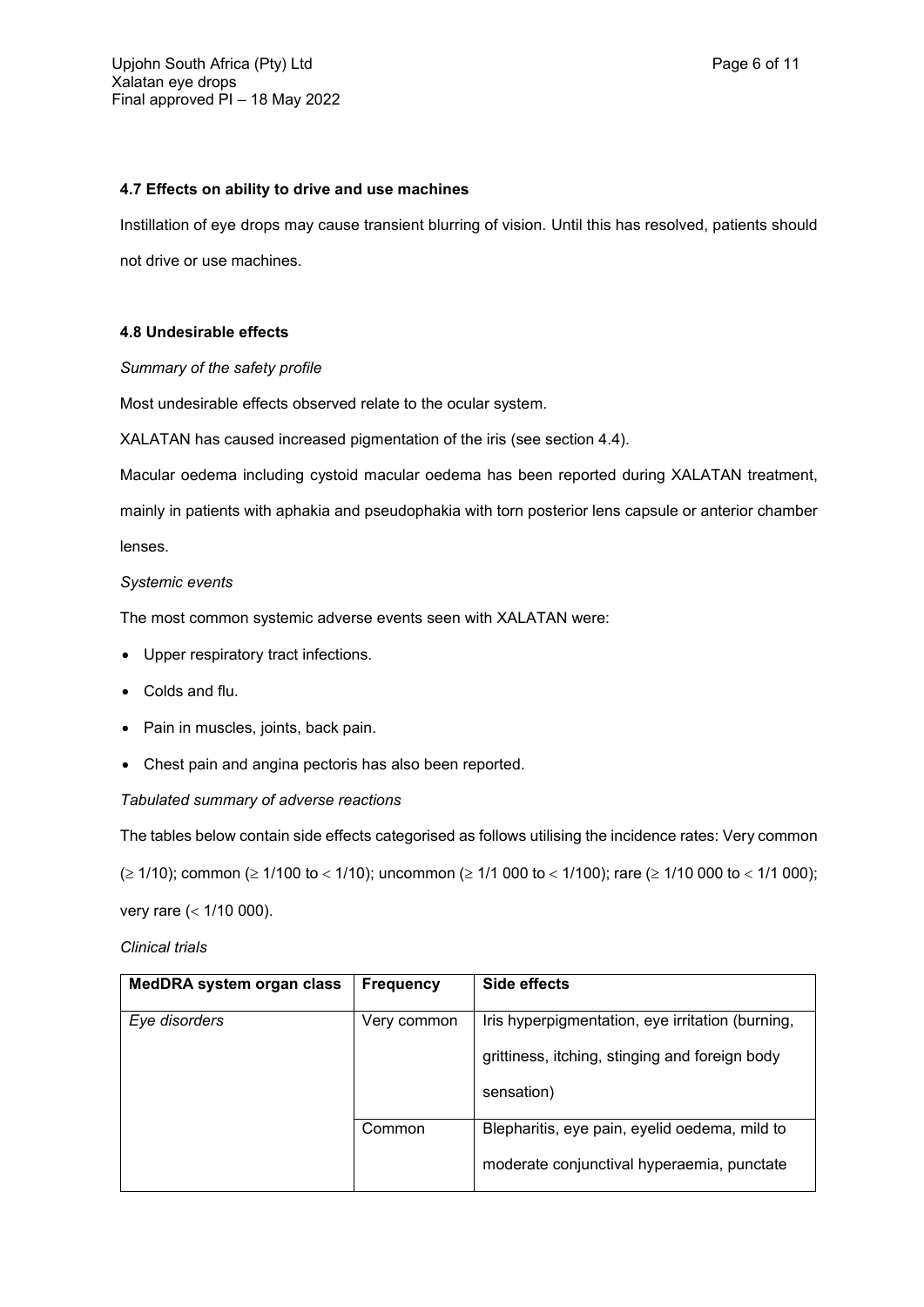|                              |          | keratitis mostly without symptoms |
|------------------------------|----------|-----------------------------------|
| Cardiac disorders            | Uncommon | Angina                            |
| Skin and subcutaneous tissue | Common   | Rash                              |
| disorders                    | Rare     | Pruritus                          |

*Post-marketing surveillance*

| MedDRA system organ class      | <b>Side effects</b>                                                 |
|--------------------------------|---------------------------------------------------------------------|
| Infections and infestations    | Herpetic keratitis                                                  |
| Nervous system disorders       | Dizziness, headache                                                 |
| Eye disorders                  | Eyelash and vellus hair changes of the eyelid (increased length,    |
|                                | thickness, pigmentation, and number of eye lashes),                 |
|                                | conjunctivitis, blurred vision, iritis, uveitis, keratitis, macular |
|                                | oedema including cystoid macular oedema, corneal oedema,            |
|                                | corneal erosion, trichiasis, periorbital oedema, photophobia,       |
|                                | periorbital and lid changes resulting in deepening of the eyelid    |
|                                | sulcus, localised skin reaction on eyelids, darkening of palpebral  |
|                                | skin of the eyelids, iris cyst, pseudopemphigoid of ocular          |
|                                | conjunctiva                                                         |
| Cardiac disorders              | Palpitations, unstable angina                                       |
| Respiratory, thoracic and      | Asthma, dyspnoea, asthma aggravation, acute asthma attacks          |
| mediastinal disorders          |                                                                     |
| Musculoskeletal and            | Myalgia, arthralgia                                                 |
| connective tissue disorders    |                                                                     |
| General disorders and          | Chest pain                                                          |
| administration site conditions |                                                                     |

Cases of corneal calcification have been reported very rarely in association with the use of phosphate containing eye drops in some patients with significantly damaged corneas.

## **Paediatric population**

In two short-term clinical trials (≤ 12 weeks) involving 93 (25 and 68) paediatric patients, the safety profile was similar to that in adults and no new adverse events were identified. The short-term safety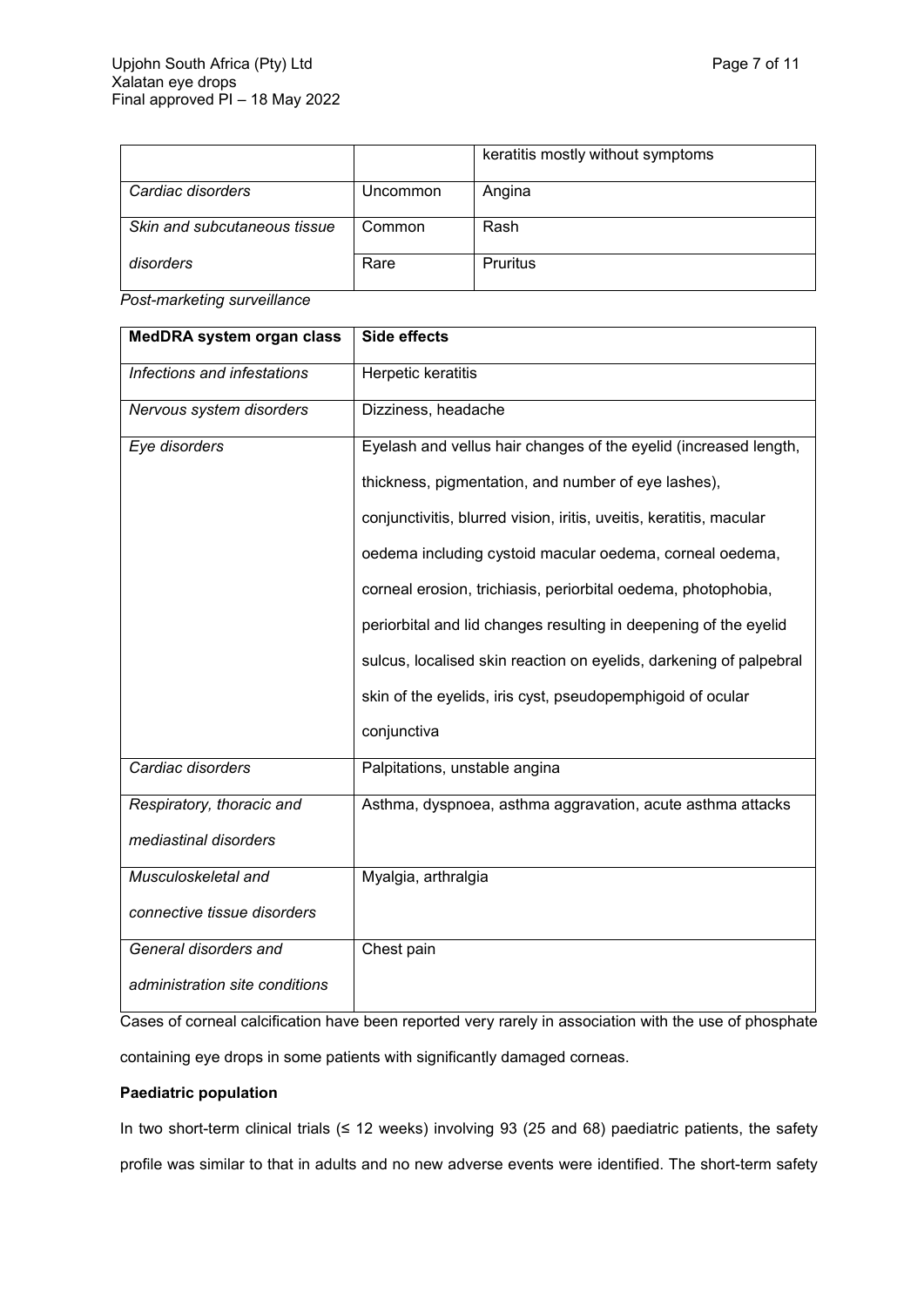profiles in the different paediatric subsets were also similar (see section 5.1). Adverse events seen more frequently in the paediatric population as compared to adults are nasopharyngitis and pyrexia.

### *Reporting of suspected adverse reactions*

Reporting suspected adverse reactions after authorisation of the medicine is important. It allows continued monitoring of the benefit/risk balance of the medicine. Health care providers are asked to report any suspected adverse reactions to SAHPRA via the **"6.04 Adverse Drug Reactions Reporting**  Form", found online under SAHPRA's publications: [https://www.sahpra.org.za/Publications/Index/8.](https://www.sahpra.org.za/Publications/Index/8)

### **4.9 Overdose**

In overdose, side effects will be exacerbated and exaggerated (see section 4.8).

Apart from ocular irritation and conjunctival hyperaemia, no other ocular side effects are known if XALATAN is overdosed.

Intravenous infusion of 5,5 – 10 µg/kg in healthy volunteers caused nausea, abdominal pain, dizziness, fatigue, hot flushes and sweating.

If overdosage with XALATAN occurs, treatment should be symptomatic and supportive.

### **5. PHARMACOLOGICAL PROPERTIES**

### **5.1 Pharmacodynamic properties**

Category and class: A 15.4 Ophthalmic preparations: Others

#### *Mechanism of action*

Latanoprost is a prostanoid selective prostaglandin  $F_2$  (FP) receptor agonist, which reduces the IOP by increasing the outflow of aqueous humour. Studies in animals and man indicate that the main mechanism of action is increased uveoscleral outflow.

Latanoprost has no or negligible effects on the intraocular blood circulation when used at the clinical dose and studied in monkeys.

Latanoprost has not induced fluorescein leakage in the posterior segment of pseudophakic human eyes during short-term treatment.

#### **5.2 Pharmacokinetic properties**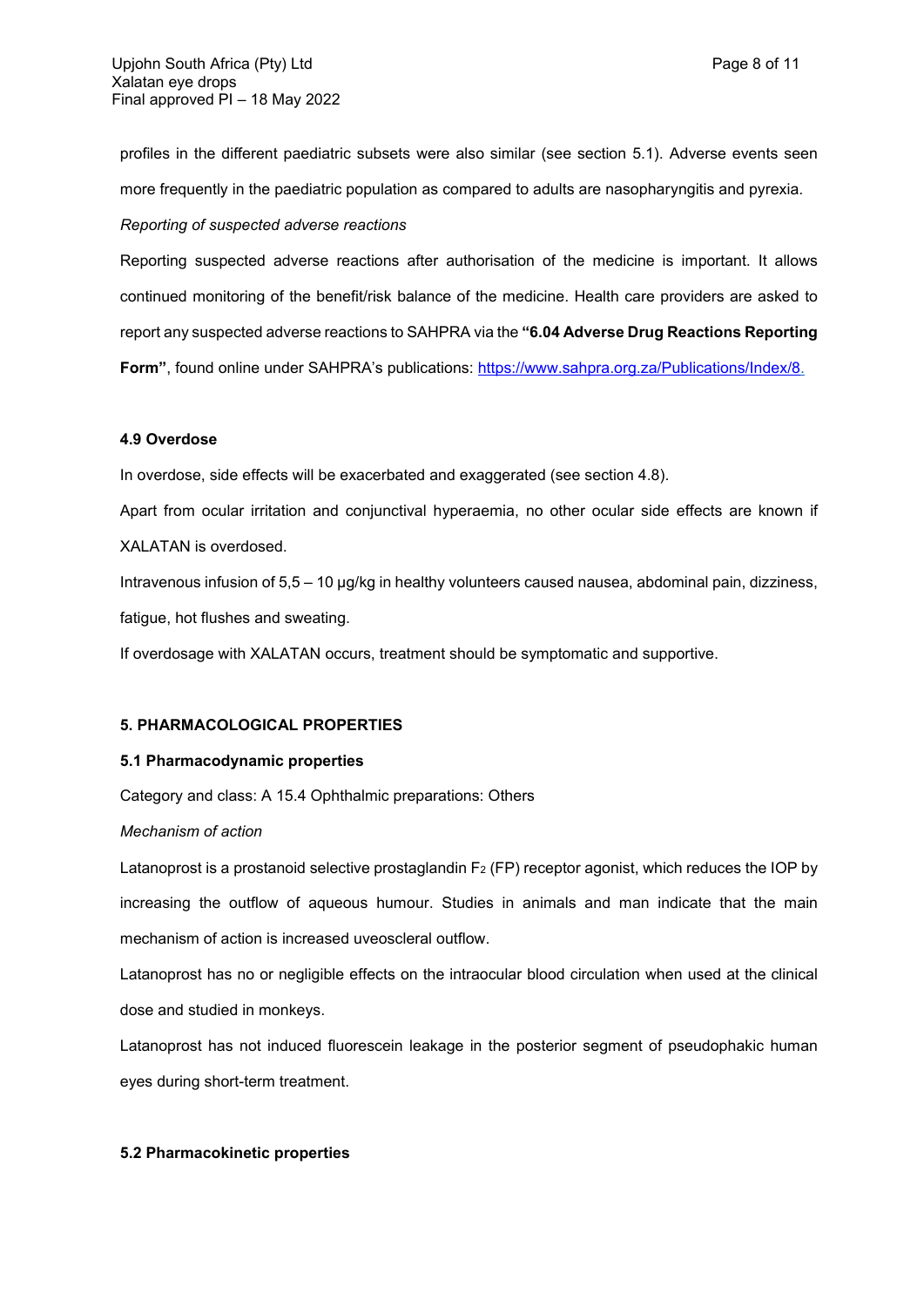#### *Absorption*

Latanoprost is absorbed through the cornea. Studies in man indicate that the peak concentration in the aqueous humour is reached about two hours after topical administration.

#### *Distribution*

The distribution volume in humans is  $0.16 \pm 0.02$  L/kg. The acid of latanoprost can be measured in aqueous humour during the first four hours, and in plasma only during the first hour after local administration.

#### *Biotransformation*

Latanoprost, an isopropyl ester prodrug, is hydrolysed by esterases in the cornea to the biologically active acid. The active acid of latanoprost reaching the systemic circulation is primarily metabolised by the liver to the 1,2 dinor- and 1,2,3,4-tetranor-metabolites via fatty acid ß-oxidation.

#### *Excretion*

The elimination of the acid of latanoprost from human plasma is rapid ( $t\frac{1}{2}$  = 17 minutes) after both intravenous and topical administration. Systemic clearance is approximately 7 mL/min/kg. Following hepatic ß-oxidation, the metabolites are mainly eliminated via the kidneys. Approximately 88 % and 98 % of the administered dose is recovered in the urine after topical and intravenous dosing respectively.

### **Paediatric population**

An open-label pharmacokinetic study of plasma latanoprost acid concentrations was undertaken in 22 adults and 25 paediatric patients (from birth to < 18 years of age) with ocular hypertension and glaucoma. All age groups were treated with latanoprost 0,005 %, one drop daily in each eye for a minimum of 2 weeks. Latanoprost acid systemic exposure was approximately 2-fold higher in 3 to < 12-year-olds and 6-fold higher in children < 3 years old compared with adults, but a wide safety margin for systemic adverse effects was maintained (see section 4.9). Median time to reach peak plasma concentration was 5 minutes post-dose across all age groups. The median plasma elimination half-life was short (< 20 minutes), similar for paediatric and adult patients, and resulted in no accumulation of latanoprost acid in the systemic circulation under steady-state conditions.

## **6. PHARMACEUTICAL PARTICULARS**

#### **6.1 List of excipients**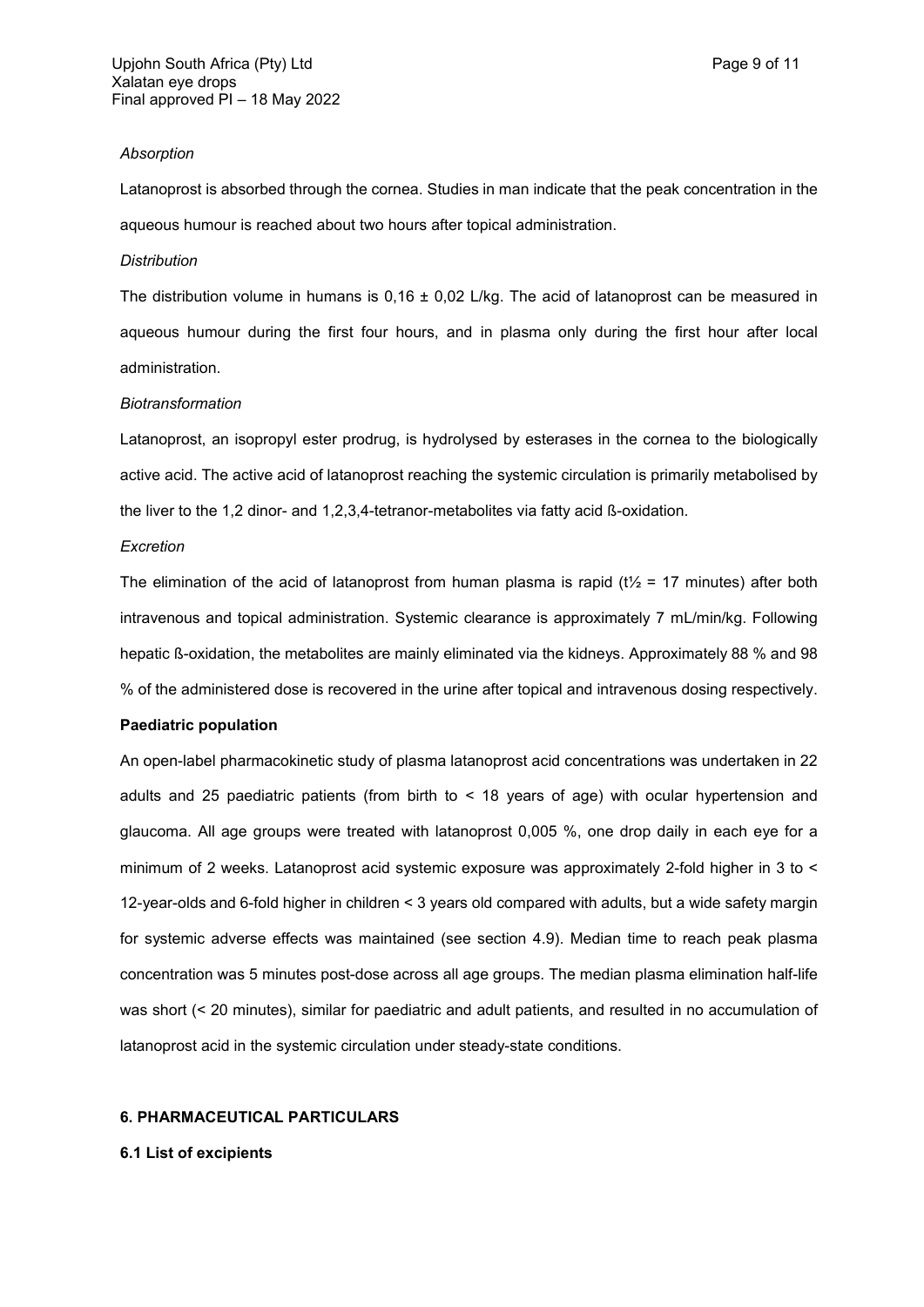Upjohn South Africa (Pty) Ltd **Page 10 of 11** Page 10 of 11 Xalatan eye drops Final approved PI – 18 May 2022

Benzalkonium chloride Disodium phosphate anhydrous Sodium chloride Sodium dihydrogen phosphate monohydrate Water for injections

### **6.2 Incompatibilities**

*In vitro* studies have shown that precipitation occurs when eye drops containing thiomersal are mixed with XALATAN. If such medicines are used, the eye drops should be administered with an interval of at least five minutes.

### **6.3 Shelf life**

36 months.

### **6.4 Special precautions for storage**

- Store in a refrigerator between  $2 °C 8 °C$ . Protect from light.
- Once the container is opened the contents must be used within 30 days and may be stored at room temperature at or below 25 °C. **After opening, the container must be stored in the carton.**

#### **6.5 Nature and contents of container**

The drops are available in a 5 mL colourless, transparent polyethylene bottle, with a dropper applicator, protected with an inner screw cap, and a tamper-evident overcap of polyethylene. Each bottle contains 2,5 mL eye drop solution corresponding to approximately 80 drops.

## **6.6 Special precautions for disposal**

No special requirements.

## **7. HOLDER OF CERTIFICATE OF REGISTRATION**

Upjohn South Africa (Pty) Ltd